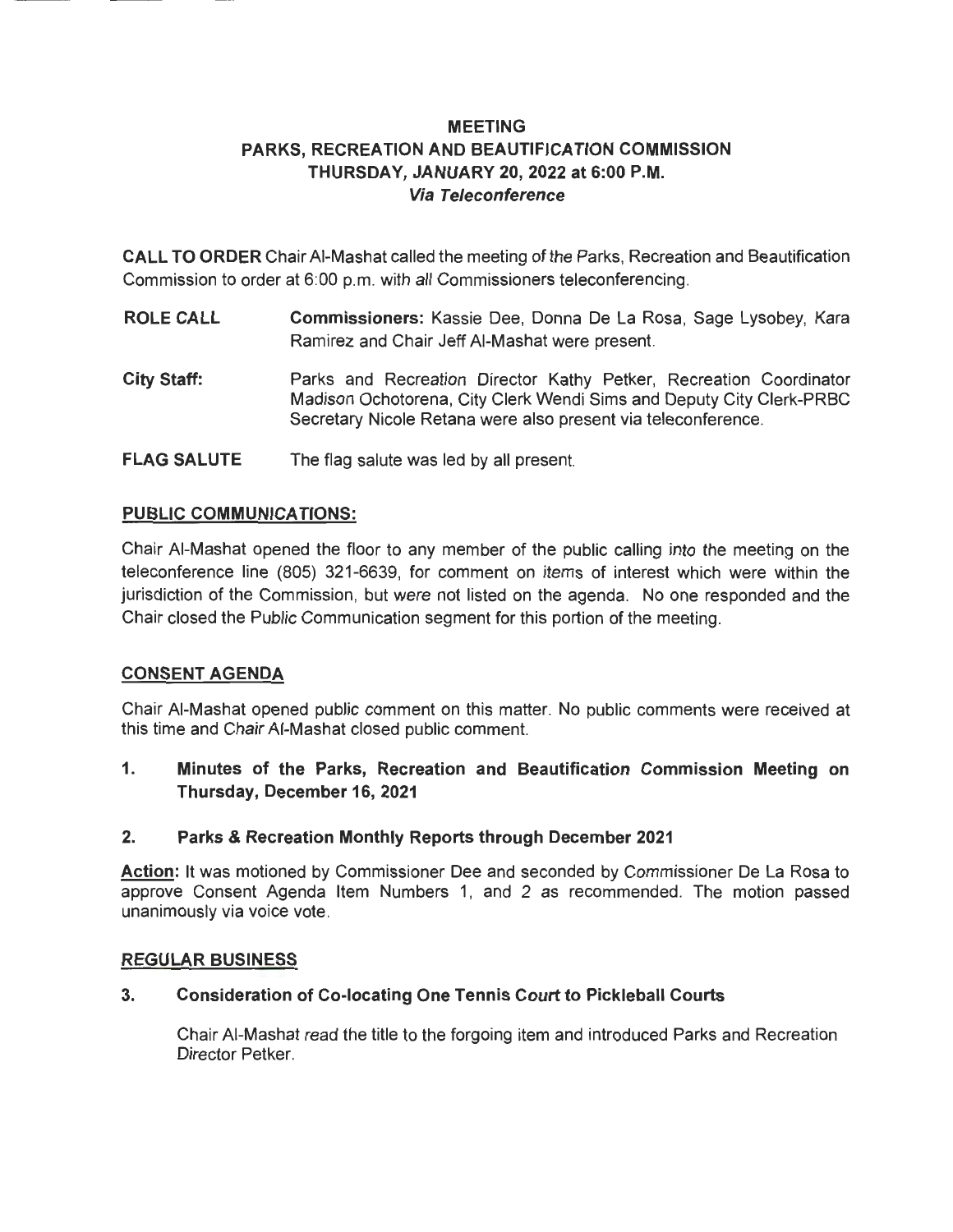Parks and Recreation Director Petker presented staff report discussing the consideration of co-locating one Tennis Court with two Pickleball courts also, suggested the option of four courts instead of two as suggested in the staff report.

Discussion among all Commissioners and City Staff regarding co-locating Pickleball courts.

Chair AI-Mashat opened public comment on this matter. No public comments were received at this time and Chair AI-Mashat closed public comment.

**Action:** It was motioned by Commissioner Dee and seconded by Commissioner De La Rosa, to recommend to the City Council a temporary pilot program to co-locate one tennis court with four pickleball courts at Mentone Park and to gauge community use.

The motion carried on the following roll call vote:

AYES: NOES: ABSENT: ABSTAIN: RECUSED: Commissioners Dee, De La Rosa, Lysobey, Ramirez and Chair AI-Mashat. None. None. None. None.

#### **PUBLIC COMMUNICATION**

Chair AI-Mashat opened public comment on this matter. No public comments were received at this time and Chair AI-Mashat closed public comment.

### **COMMISSION COMMUNICATIONS**

Chair AI-Mashat discussed the option of new murals and ideas regarding lighting in our community. All Commissioners discussed and agreed with updating the lighting in our City.

### **STAFF COMMUNICATION**

Parks & Recreation Director Petker reviewed the holiday events. She discussed Beautification Awards and suggested the Commissioners each nominate one residential and one business for a Beautification Award by next meeting. Also, suggested the Commission be on the lookout for beautiful gardens and see if they would like to be considered for The Spring Garden Tour on June  $4^{\text{th}}$ 

Recreation Coordinator Ochotorena discussed the upcoming Drive Through Volunteer Event on February 11, 2022.